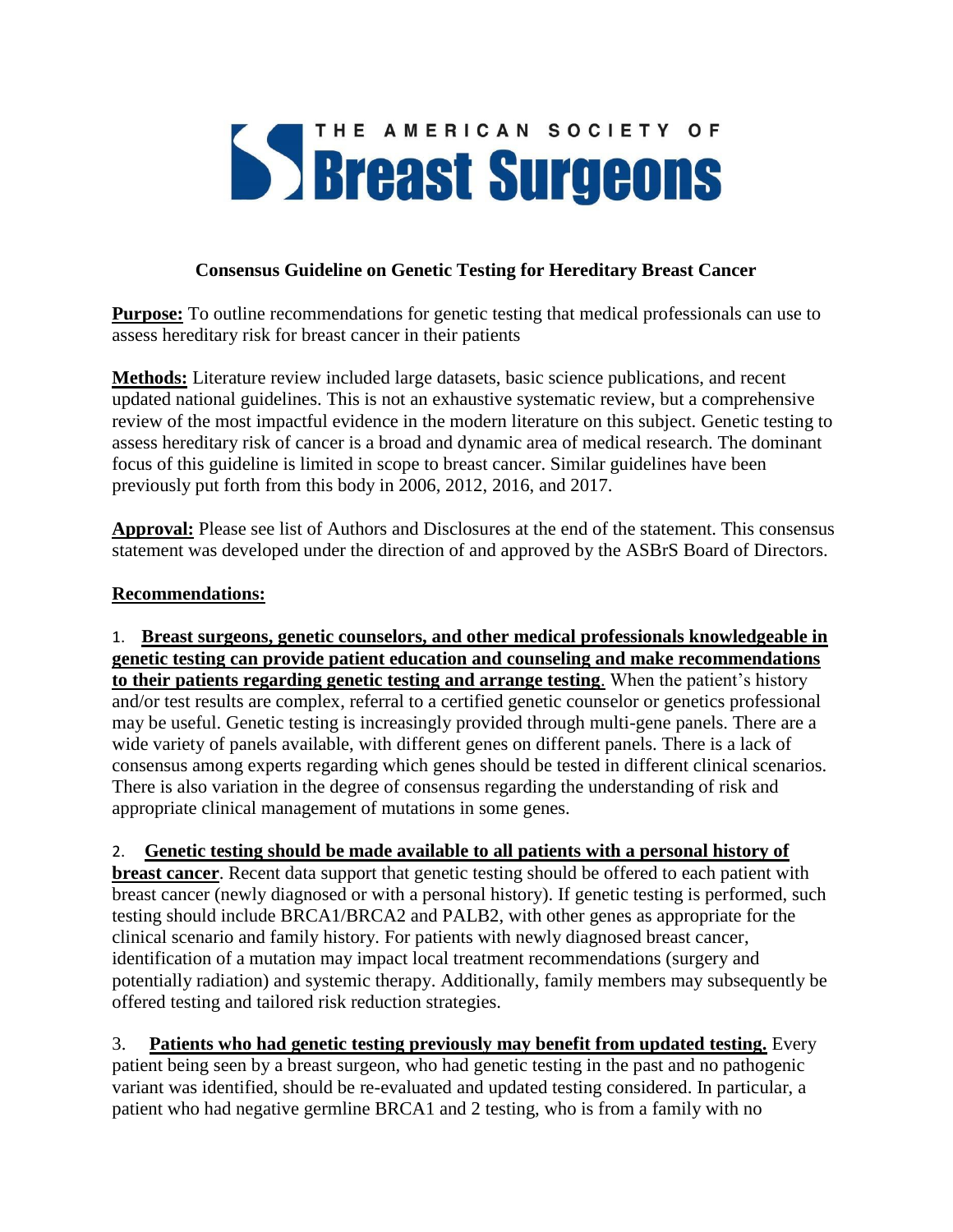pathogenic variants, should be considered for additional testing.<sup>1</sup> Genetic testing performed prior to 2014 most likely would not have had PALB2 or other potentially relevant genes included and may not have included testing for large genomic rearrangements in BRCA1 or BRCA2.

4. **Genetic testing should be made available to patients without a history of breast cancer who meet NCCN guidelines.** Unaffected patients should be informed that testing an affected relative first, whenever possible, is more informative than undergoing testing themselves. When it is not feasible to test the affected relative first, then the unaffected family member should be considered for testing if they are interested, with careful pre-test counseling to explain the limited value of "uninformative negative" results. It is also reasonable to order a multi-gene panel if the family history is incomplete (i.e., a case of adoption, patient is uncertain of exact type of cancer affecting family members, among others) or other cancers are found in the family history, as described above.

### 5. **Variants of uncertain significance are DNA sequences that are NOT clinically actionable.** This type of result needs to be considered as inconclusive, and the patient should be

managed based on their risk factors and not influenced by this result.

# **Summary of Data Reviewed:**

The National Cancer Institute estimates for 2018 were that more than 266,000 new cases of invasive breast cancer would be diagnosed in the United States, and more than 40,000 patients would die from the disease.<sup>2</sup> Approximately 10% of breast cancers are associated with a pathogenic germline variant in one of several different genes. <sup>3</sup> More than 50% of pathogenic germline variants are mutations in the BRCA1 and BRCA2 genes.<sup>4-9</sup> Using genetic testing to identify patients who are at increased risk to develop breast cancer enables patients to take steps to reduce this risk. There are several risk management strategies available for individuals at increased risk (e.g., chemoprevention along with enhanced screening; risk reducing surgeries). 10-

<sup>18</sup> **Unfortunately, in the current state of medical practice, a significant number of pathogenic mutation carriers remain undetected and undiagnosed. These are largely women with "moderate penetrance" mutations, but even women with BRCA1 or 2 mutations may not be identified.** <sup>19-20</sup> There is an unmet challenge to improve our identification and diagnosis of patients who have an inherited increased lifetime risk of breast cancer.

## *Access to genetic counseling and testing*

There are fewer barriers to genetic testing now than previously, and testing is less costly and being offered by more labs. The indications for who should be offered testing are ever increasing - each guideline update casting a wider net, and there is more public awareness. However, some barriers remain - one of which is the limited availability of genetic counseling nationwide for patients and their family members. 19-20

Increased access to testing would likely lead to more patients pursuing testing and improving rates of identification of gene carriers. Breast surgeons are well positioned to be a resource for patients who may benefit from testing. Breast surgeons can identify individuals who are suitable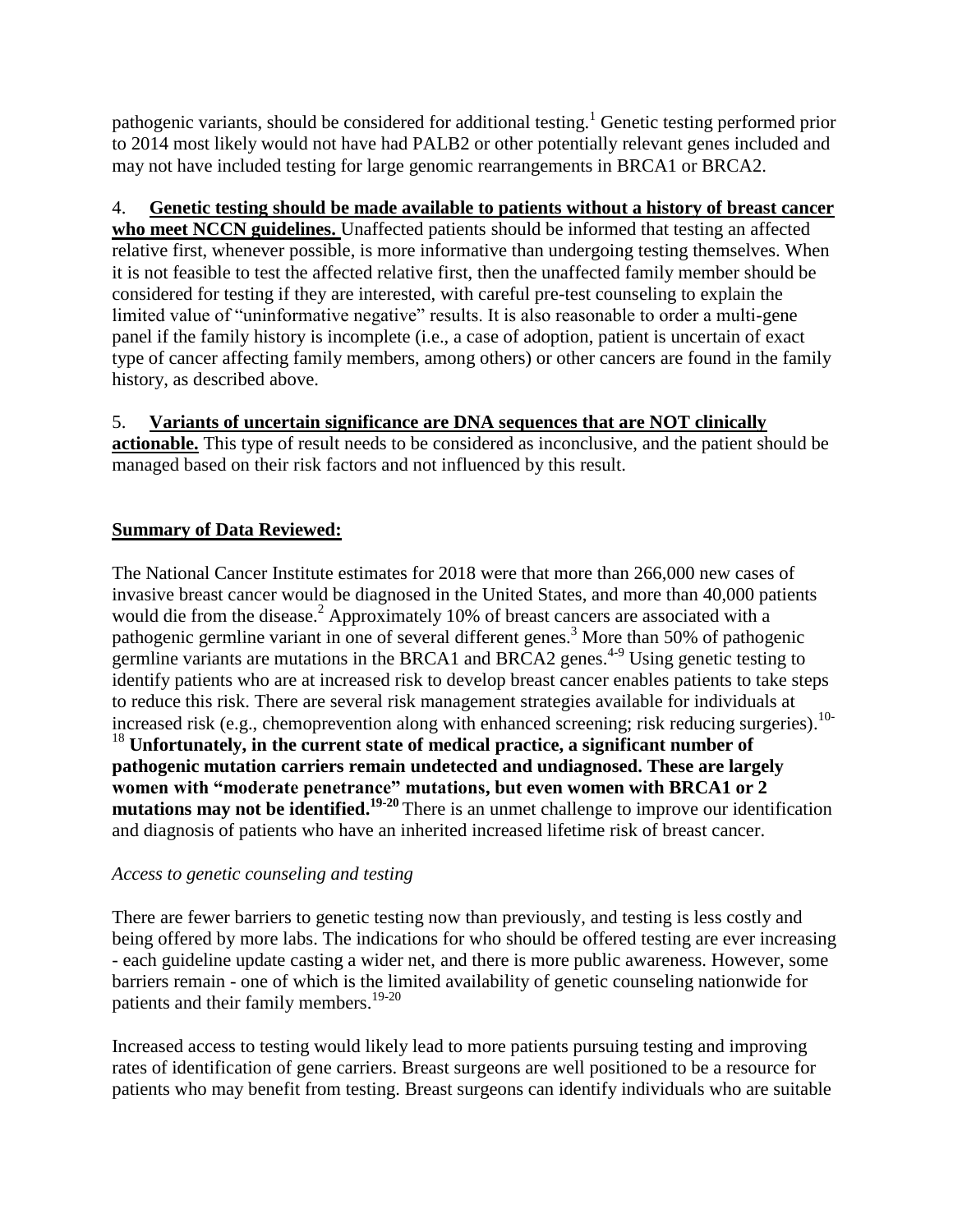for testing, inform patients of the risks and benefits, provide access to genetic testing, and also discuss risk management strategies for those patients who test positive. For patients with less common mutations, strong consideration should be given to consultation with cancer genetics specialists. 21-23

## *Hereditary breast cancer syndromes*

Hereditary mutations to be considered include BRCA 1&2, PALB2, and other hereditary breast cancer syndromes, which include but are not limited to Li-Fraumeni syndrome (TP53 pathogenic variant), Cowden syndrome (PTEN pathogenic variant), Hereditary diffuse gastric cancer syndrome (CDH1 pathogenic variant), and Peutz-Jegher syndrome (STK11 pathogenic variant).

### *Impact of genetic testing results on management recommendations*

Identification of patients with pathogenic variants in these genes can influence patient management in terms of high-risk screening and risk reduction as well as therapeutic options related to surgery, radiation, and systemic therapies.<sup>24-26</sup> For example, identifying that a breast cancer patient has a BRCA1 pathogenic variant provides that patient the opportunity to learn of her elevated risk for contralateral breast cancer as well as of ovarian cancer and to make educated decisions to reduce those risks.<sup>26</sup> Studies are underway to determine whether these patients also might benefit from PARP inhibitors being included in their adjuvant therapy regimen. Another example is that radiation is relatively contraindicated in patients with TP53 pathogenic variants (associated with Li-Fraumeni Syndrome) due to their increased risk of developing radiation-induced secondary malignancies.

Identifying a patient who has a pathogenic variant that indicates high hereditary breast cancer risk can have a profound impact on that patient's health and management. Additionally, it has potential impact on that patient's family members who should be counselled to consider testing for the mutation identified in the family, the result of which can guide their risk of breast cancer development and consideration of risk management strategies.

The genetic testing information should be considered together with the details of each patient's case including age, family history, medical history, and contributing risk factors, as well as careful review of existing management guidelines. It is important to understand that risk of development of breast and other cancers and risk management guidelines vary both by the mutated gene and the penetrance of the specific genetic mutation. Additionally, not all pathogenic variants identified are medically actionable.

Just because a hereditary pathogenic mutation that predisposes to breast cancer is identified does not mean that the risk-reducing mastectomy is indicated. Risk-reducing mastectomy can be considered in BRCA1, BRCA 2, PTEN, and TP53. Consideration may also be appropriate for patients with mutations in other genes when combined with a significant family history of breast cancer.

Patients with BRCA1 or BRCA2 pathogenic variants should consider risk-reducing bilateral salpingo-oophorectomy after child-bearing or between the ages of 35-40 to reduce ovarian and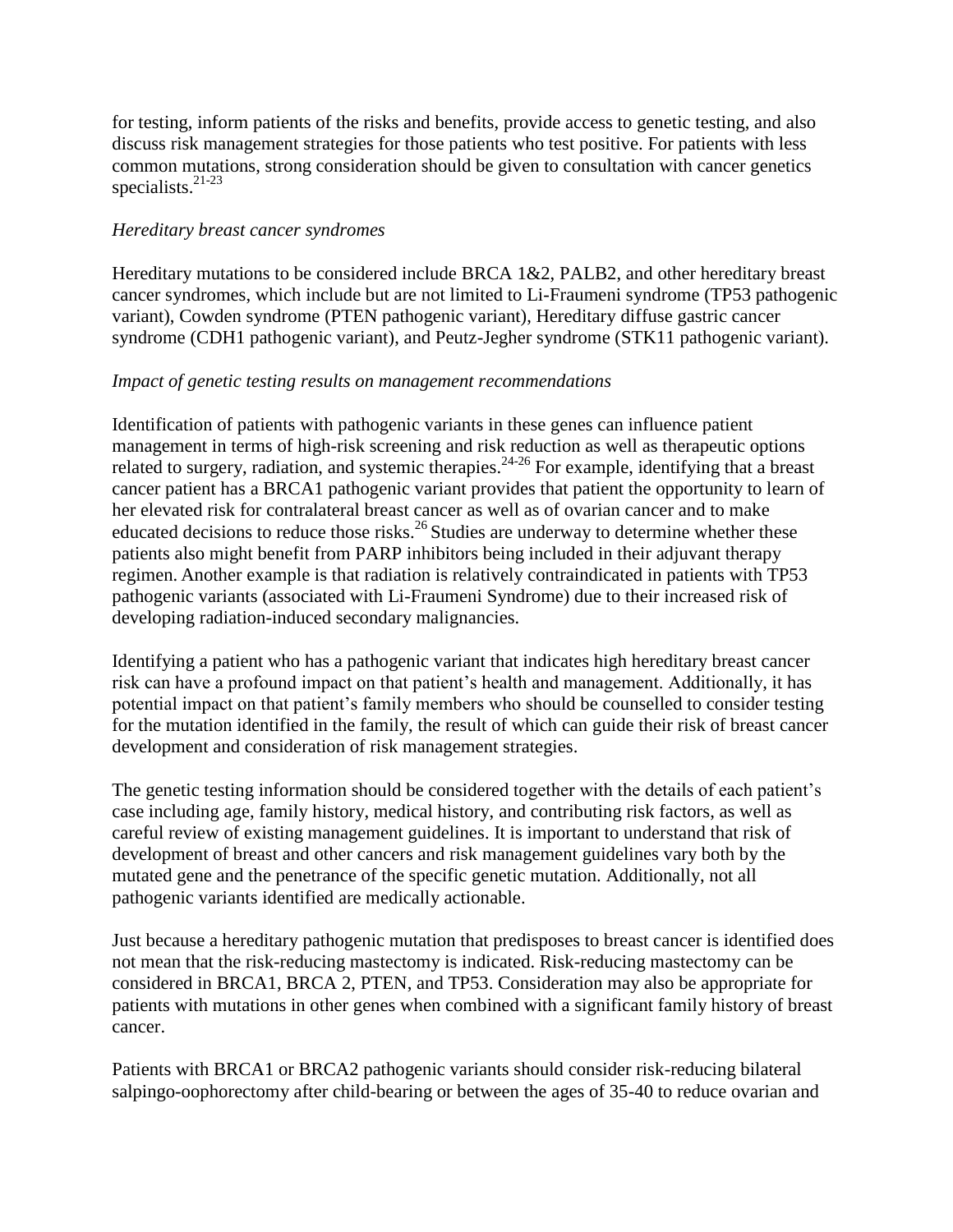fallopian tube cancer risk. Women with BRCA1 should consider oophorectomy between ages 35-40, while BRCA2 carriers should consider it between ages 40-45.

Prophylactic oophorectomy in premenopausal women with BRCA2 pathogenic variants has also been shown to reduce the risk of breast cancer by about 50%. There is also breast cancer risk reduction from RRSO in BRCA1 patients but to a lesser degree.<sup>10,11,17</sup>

For patients with mutations in ATM, CDH1, CHEK2, NBN, NF1, PALB2, and STK11, enhanced screening is recommended; however, currently the data are not sufficient to support risk-reducing mastectomy in the absence of other factors such as a strong family history. There are substantial gaps in our ability to predict individual risks associated with mutations in some of these genes. Risk is modulated by age, family history, and in some cases, the specific mutation in a particular gene. For the aforementioned syndromes, the guidelines broadly support considering mammography with tomosynthesis and breast MRI with and without contrast for annual screening due to the elevated risk for breast cancer.

For BARD1, MSH2, MLH1, MSH6, PMS2, EPCAM, BRIP1, RAD51C, RAD51D, there are some data suggesting an elevated lifetime risk of breast cancer; however, there is insufficient evidence to support change in breast cancer risk management based on the presence of a mutation alone. Mutations in these genes may be associated with an increased risk of gynecological cancers, which may warrant specific management. MSH2, MLH1, MSH6, and PMS2 are associated with the Lynch Syndrome, a multi-organ predisposition syndrome that requires multidisciplinary management.

The list of actionable genes and recommendations for screening and risk management continually evolves as additional information becomes available. We refer the readers to the NCCN guidelines, available online at [www.nccn.org](http://www.nccn.org/) under the title Familial High-Risk Assessment: Breast and Ovarian Cancer (most recently updated in early 2019). The All Syndromes Known to Man Evaluator (<https://ask2me.org/> ) is another tool available with information on the spectrum and estimated penetrance for pathologic variants.<sup>27</sup>

#### *Limitations of genetic testing*

Health care providers and patients need to know that genetic testing is one of several tools for assessing breast cancer risk. Not every genetic test yields a straightforward answer with clear guidance on how to proceed for optimal care. Patients should be made aware that negative test results do not necessarily mean they are not at increased risk for developing breast cancer.

Many factors contribute to a patient's lifetime risk of breast cancer, and genetic testing is an effort to better define one of these elements (the measurable inherited risk). When counseling patients about their lifetime risk of breast cancer, it is critical to look broadly at the patients' other contributing factors, some of which are: age, medical history, lifestyle, exposures, and family history. For patients who test positive for a pathogenic variant, it is important to gain detailed understanding of that variant when advising on risk management strategies – details such as the penetrance of the cancer risk among carriers (how likely is the patient to actually develop breast cancer). Penetrance varies among the identified hereditary cancer syndromes. In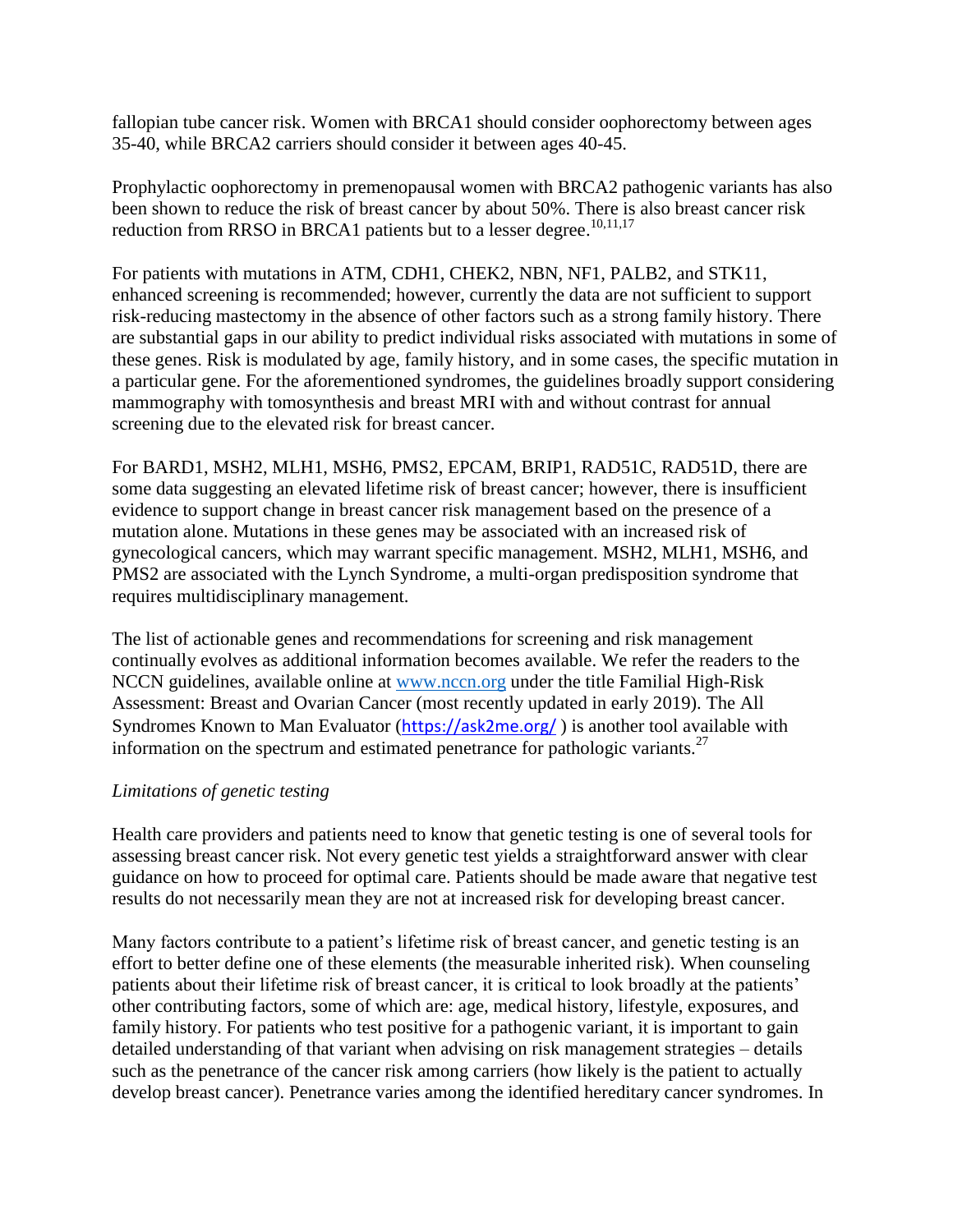other words, not all carriers of pathogenic genetic variants will develop breast cancer, and the level of risk varies with the gene affected and likely the variant as well.<sup>6,28,29</sup>

For example, some types of CHEK2 and ATM variants have low penetrance while other types are more highly penetrant.<sup>30,31</sup> Just because a patient tests positive for a hereditary breast cancer syndrome does not mean that patient will develop breast cancer. ask2me.org can be useful in understanding the penetrance and the management for most cancer-causing genes, and the BRCA Decision Tool, http://brcatool.stanford.edu/brca.html, can be useful in known BRCA pathogenic variant carriers to predict likelihood of developing breast or ovarian cancer and likelihood of dying from either disease based on patient age and a variety of interventions chosen for screening and prophylaxis. It is important to note that these calculators are constrained by the limitations of the studies that provide the underlying odds ratios used to generate the absolute risk estimates and do not account for modification of those odds ratios by age, mutation position, family history, or polygenic background risk.<sup>32</sup>

#### *Pre-and post-test counseling*

Before testing, patients need to be made aware of the implications that the test result can have (pre-test counseling); and when results become available, patients should be reminded of these implications and be provided the appropriate clinical context for the results to make informed decisions (post-test counseling). All genetic testing should be performed in the setting of informed consent. The American College of Surgeons Commission on Cancer accreditation program mandates that cancer risk assessment, counseling, and genetic testing services be provided to patients by a physician who does risk assessment regularly and/or is qualified to do testing or a qualified genetic professional either on site or by referral.<sup>33</sup> A systematic review of the literature indicates that pre-test counseling, whether by a geneticist, breast surgeon, oncology nurse, or other medical professional with expertise and experience in cancer genetics reduces distress, improves risk perception accuracy, and improves follow through for testing.<sup>34</sup> Breast surgeons who are knowledgeable in cancer genetics can initiate and guide genetic testing for their patients. Pre-test counseling should include discussion of the types of results (true positive = pathogenic, true negative = benign (although without a known positive in a family, it may also be inconclusive as well), and inconclusive = variant of uncertain significance (VUS)). Other potential issues of testing should also be reviewed, such as inconclusive results, misperception of true risk, and discrimination. As noted above, patients need to know there are limitations to this testing including non-informative results or negative tests as well as the reality of the evolving science. It is important to educate patients on the benefits of testing as a vehicle to knowing better their individual risk and empowerment to consider interventions to manage or reduce that risk. It can be helpful to set expectations for when the test results will be available.

Post-test counseling is important regardless of the actual result. The current best practice is for all patients who undergo genetic testing to have some form of post-test counseling. By NCCN guidelines, this can occur in person or remotely. This allows for patients' questions to be answered and for a thorough debriefing. If a result is negative or non-informative (such as a variant of uncertain significance – VUS) then the patient's other risk factors for breast cancer (age, medical history, family history, etc.) need to be evaluated to formulate the appropriate risk management plan. Depending on the level of risk for breast cancer, strategies to manage that risk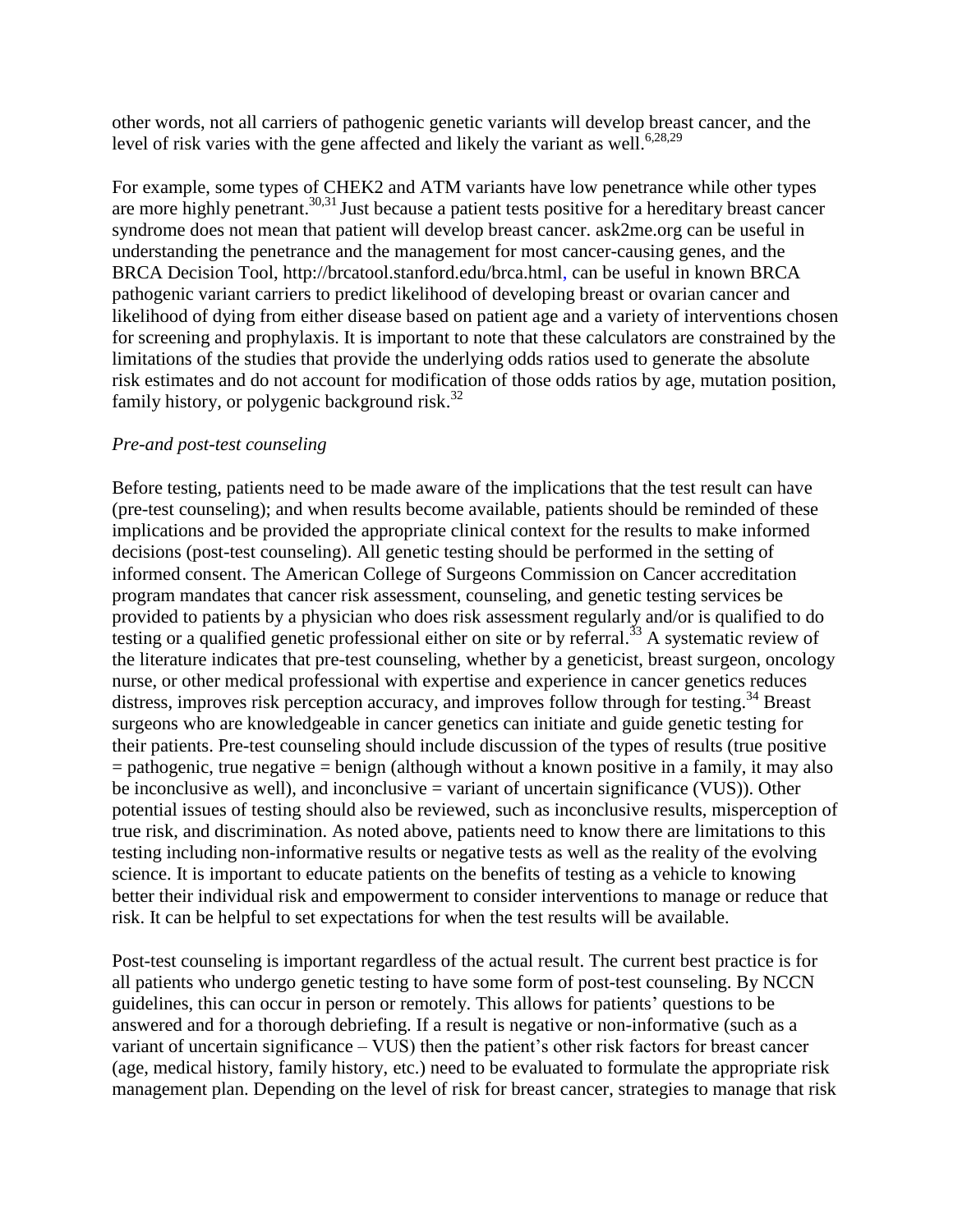can be discussed, including enhanced screening imaging (annual mammogram and breast MRI); chemoprevention (endocrine therapy to lower risk); lifestyle modification with respect to obesity, tobacco use, and alcohol consumption; and exogenous hormone use among others.

For patients who test positive for a pathogenic variant, a clear review of the state of evidence for that specific syndrome is imperative. To make educated decisions, patients need to know about the spectrum of risk management strategies. Ultimately, a customized plan for the patient is the goal with their informed consent. In this discussion, a frank statement of the level of risk reduction for each intervention is needed. For example, risk-reducing mastectomy and reconstruction in a BRCA1-positive 35-year-old patient leads to much greater risk reduction for breast cancer mortality than that same intervention in a 65-year-old patient.<sup>21,35.36</sup> The surgeon should discuss these issues and refer to other specialists (such as gynecologic oncologists, gastroenterologists, etc.) for other organs at risk as appropriate. For complex scenarios, referral to a genetics professional is recommended.

#### *Multi-gene panel testing*

Genetic testing has expanded in scope and availability since 2013 when the U.S. Supreme Court ruling in Association for Molecular Pathology v. Myriad Genetics, Inc. increased the testing options. Increased competition has helped to lower the cost. Improvements in technology, like next-generation sequencing, has made testing for more than one gene at a time a reality.<sup>37-41</sup> which can improve the cost-effectiveness and efficiency of testing. While BRCA1 and BRCA2 remain the most likely genes to be mutated in a family with high breast and ovarian cancer risk, panel testing can allow for more comprehensive coverage of less common syndromes that can also confer hereditary cancer risk.<sup>4,7,21,42-45</sup> Numerous recent studies have shown that panel testing can significantly increase the rate of detection of pathogenic variants, with the most frequently identified pathogenic variants (outside of BRCA1 and BRCA2) being in PALB2, CHEK2, and ATM. $4,21,44$  As noted above, there is a comparatively limited understanding of individual breast cancer risk associated with mutations in genes other than BRCA1 and BRCA2. However, the presence of mutations in PALB2, ATM, truncating mutations in CHEK2, and possibly other genes are likely to be associated with lifetime breast cancer risks of greater than 20% and therefore, in the United States, at least support a decision for enhanced surveillance with annual mammography with tomosynthesis and breast MRI with contrast. Mutations in other genes may also reach this threshold, although the rarity of such mutations and the possibility of subtype-specific predisposition make risk estimation more challenging. A multi-gene panel may include genes with varying degrees of evidentiary support and "actionability." This testing method is optimal when the individual genes included are clinically valid and comprehensively address the details of each patient's case.

Panel testing can be considered for patients who qualify for hereditary breast cancer testing to more efficiently and cost-effectively evaluate genes that confer risk and impact management recommendations. When genetic testing is being recommended based on phenotypic syndromes (for example three or more close family members affected by breast cancer at any age) then multi-gene panel testing is likely to be more efficient in evaluating patients. In fact, the most recent NCCN guidelines allow that panel testing will largely replace sequential gene sequencing (i.e., the older approach of evaluating BRCA pathogenic variants first, then selecting additional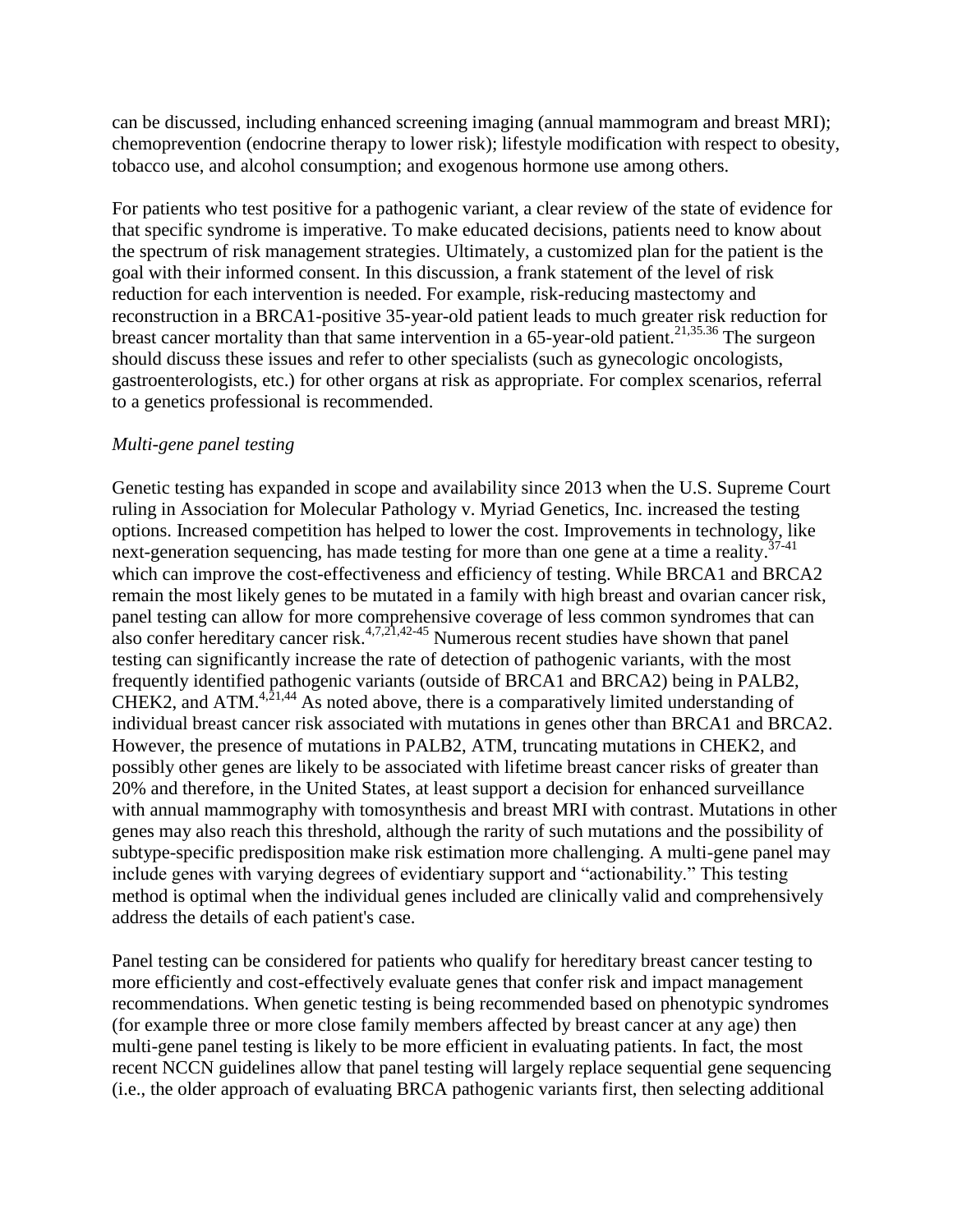genes if BRCA tests are negative).  $20,28,41$  Insurance companies are urged to incorporate the advantages of panel testing into their algorithms to allow hereditary cancer syndrome testing for patients at high risk. Surgeons, genetic counselors, and other health care professionals who order panel testing for breast cancer patients or their family members should at a minimum test the breast cancer genes that are clinically actionable given the current state of medical evidence. Testing of additional genes can also be performed at the discretion of the ordering physician or as directed by the family history.

## *Variant of uncertain significance (VUS)*

Variants of uncertain significance are DNA sequences that are NOT clinically actionable. This type of result needs to be considered as inconclusive. For example, a patient who receives a genetic testing result of "BRCA1 variant of uncertain significance" should NOT be recommended for a change in management based on that test result alone. No clinical treatment plan or risk management plan should be influenced by a VUS. These are DNA sequences about which the lab is still accruing data for definitive classification as to benign or pathogenic. The vast majority are re-classified as benign when enough data are collected. Usually it takes several years for the reclassification to take place.<sup>42,46</sup>

The American College of Medical Genetics has published guidelines for reporting DNA sequence variations.<sup> $\frac{7}{7}$ </sup> The rate of identifying VUSs can be high when new syndromes are identified but that rate decreases as data regarding those genes and the VUSs are accrued. Current rates of identifying a VUS with newer multi-gene panel testing is reported to be between 6.7-41.7%. 21,42-44 There are still VUSs identified with BRCA1/2 testing. However, the rates are generally much lower, ranging from 2-5%, now that testing of these two syndromes has been available for more than 20 years. In general, patients with VUSs should be managed based on their family history, medical history, age, and other factors that influence breast cancer risk. No weight should be given to the VUS found, and co-segregation among affected family members is not conclusive evidence of pathogenicity.

This statement was developed by the panel members listed below, and on February 10, 2019, was approved by the Board of Directors.

Panel:

Chair, Eric R. Manahan, MD, MBA, FACS, Hamilton Medical Center, Dalton, GA

- Molly Sebastian, MD, FACS, Medical Director, Reinsch Pierce Family Center for Breast Health, Virginia Hospital Center, Arlington, VA – nothing to disclose
- Kevin S. Hughes, M.D., FACS, Professor of Surgery, Harvard Medical School, Co-Director, Avon Comprehensive Breast Evaluation Center Massachusetts General Hospital, Boston, MA

Judy C. Boughey, M.D., FACS, Professor of Surgery, Mayo Clinic, Rochester MN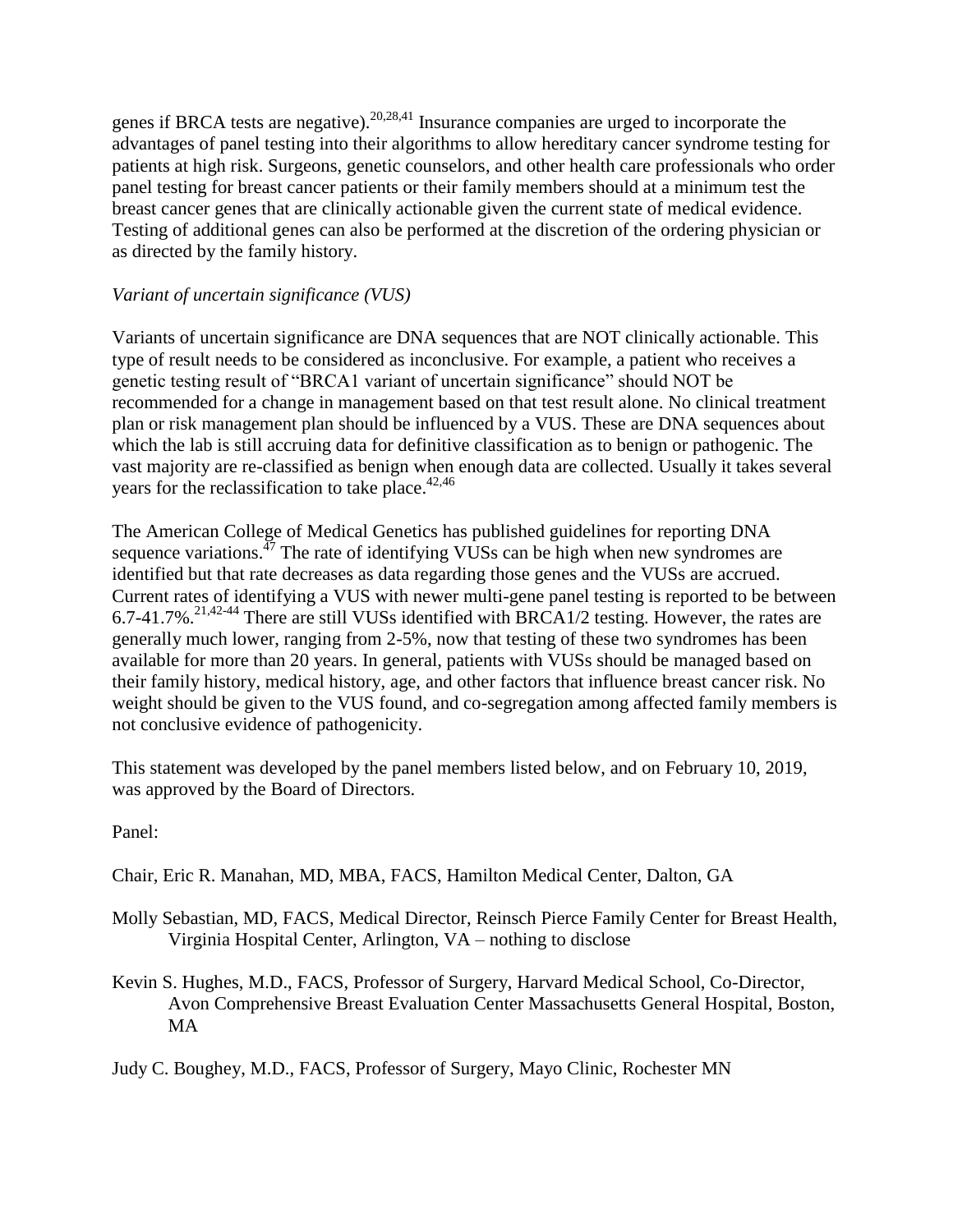Henry M. Kuerer, M.D., FACS, Endowed Distinguished Professor of Surgery and Cancer Research, Executive Director Breast Programs, MD Anderson Cancer Network; University of Texas MD Anderson Cancer Center, Houston, TX

David M. Euhus, MD, FACS, Professor of Surgery, Johns Hopkins Hospital, Baltimore, MD

Mark E. Robson, MD, Chief, Breast Medicine Service, Memorial Sloan Kettering Cancer Center, New York, NY

Susan K. Boolbol, MD, Chief of Breast Surgery, Mount Sinai Beth Israel, New York, NY

Banu K. Arun, MD, University of Texas MD Anderson Cancer Center, Houston, TX

Walton A. Taylor, MD, FACS, Texas Health Physicians Group, Dallas, TX

Relevant Author Disclosures

Kevin Hughes - Honoraria from Focal Therapeutics (Surgical implant for radiation planning with breast conservation), 23andMe, and is a founder of and has a financial interest in CRA Health (Formerly Hughes RiskApps). Dr. Hughes's interests were reviewed and are managed by Massachusetts General Hospital and Partners Health Care in accordance with their conflict of interest policies.

Mark Robson- Honoraria (Advisory): AstraZeneca, Consulting or Advisory: McKesson, AstraZeneca, Merck (uncompensated)

Research Funding: AstraZeneca (Institution), Myriad (Institution, in-kind), Invitae (Institution, in-kind), AbbVie (institution), Tesaro (institution), Medivation (Institution) Travel, Accommodation, Expenses: AstraZeneca

Banu Arun- Research Funding: AstraZeneca (Institution), Invitae (Institution), AbbVie (Institution), PharmaMar (Institution)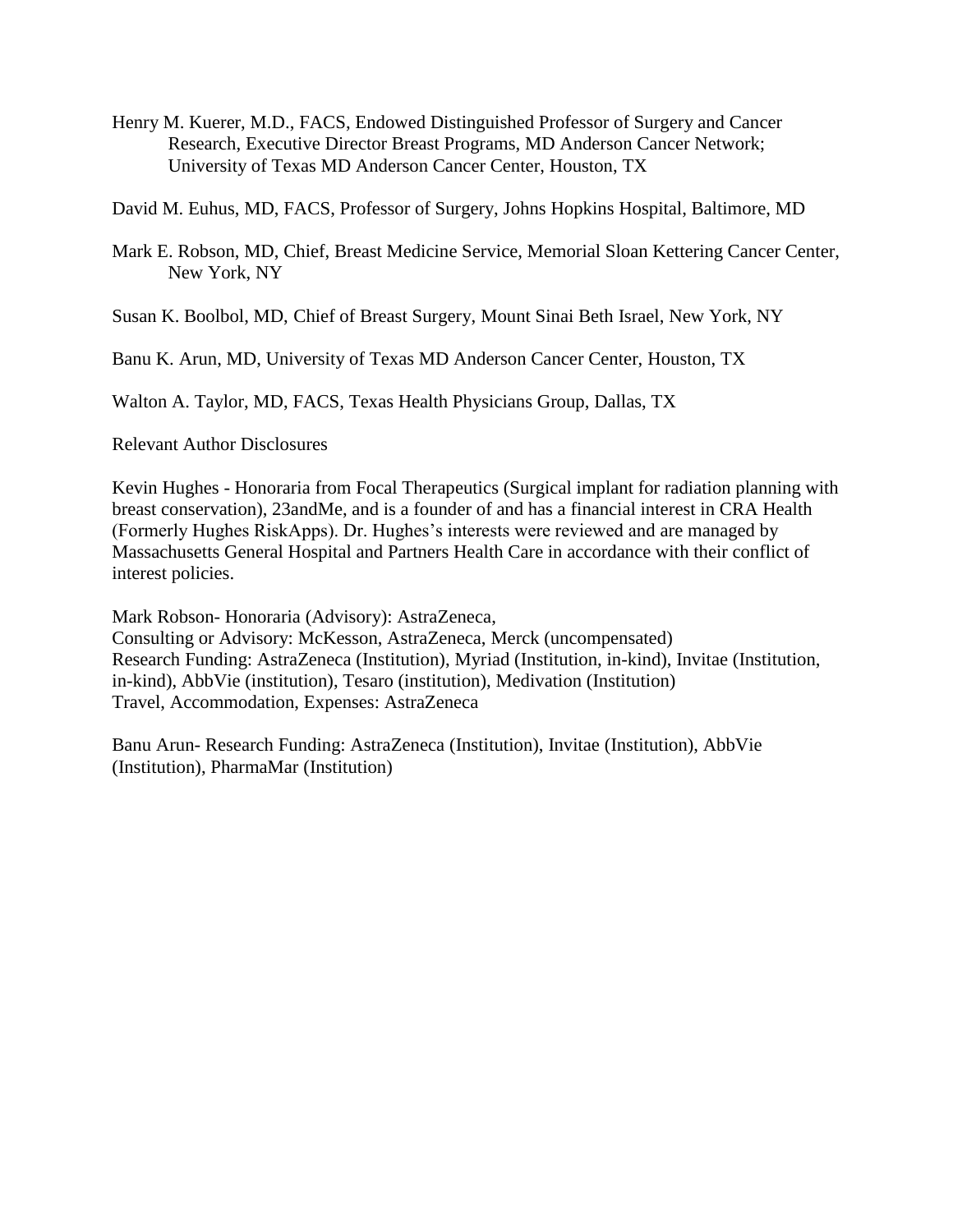## *References:*

- 1. Plichta, J, Sebastian, M, Hughes, K, et al. Germline genetic testing: What the breast surgeon needs to know. *Ann of Surg Oncol*. (accepted for publication 2019).
- 2. National Cancer Institute. Cancer Stat Fact Sheets. http://seer.cancer.gov/ Accessed January 10, 2019.
- 3. The Cancer Genome Atlas Network. Comprehensive molecular portraits of human breast tumours. *Nature*. 2012;490:61-70.
- 4. Castera L, Krieger S, Rousselin A, et al. Next-generation sequencing for the diagnosis of hereditary breast and ovarian cancer using genomic capture targeting multiple candidate genes. *Eur J Hum Genet*. 2014;22:1305-1313.
- 5. Walsh T, Lee MK, Casadei S, et al. Detection of inherited pathogenic variants for breast and ovarian cancer using genomic capture and massively parallel sequencing. *Proc Natl Acad Sci USA*. 2010;107:12629-12633.
- 6. van der Groep P, van der Wall E, van Diest PJ. Pathology of hereditary breast cancer. *Cell Oncol (Dordr).* 2011;34:71-88.
- 7. Walsh T, King MC. Ten genes for inherited breast cancer. *Cancer Cell*. 2007;11:103- 105.
- 8. Meindl A, Ditsch N, Kast K, Schmutzler RK. Hereditary breast and ovarian cancer: New genes, new treatments, new concepts. *Dtsch Arztebl Int*. 2011;108:323-330.
- 9. National Research Genome Institute (NIH). Learning about the BRCAX study. [http://www.genome.gov/10000532 Accessed January 10,](http://www.genome.gov/10000532%20Accessed%20January%2010) 2019.
- 10. Domchek SM, Friebel TM, Singer CF, et al. Association of risk-reducing surgery in BRCA1 or BRCA2 pathogenic variant carriers with cancer risk and mortality. *JAMA*. 2010;304:967-975.
- 11. Kauff ND, Satagopan JM, Robson ME, et al. Risk-reducing salpingo-oophorectomy in women with a BRCA1 or BRCA2 pathogenic variant. *N Engl J Med*. 2002;346:1609- 1615.
- 12. Hartmann LC, Sellers TA, Schaid DJ, et al. Efficacy of bilateral prophylactic mastectomy in BRCA1 and BRCA2 gene pathogenic variant carriers. *J Natl Cancer Inst*. 2001;93:1633-1637.
- 13. Kurian AW, Sigal BM, Plevrittis SK. Survival analysis of cancer risk reduction strategies for BRCA1/2 pathogenic variant carriers. *J Clin Oncol*. 2010;28:222-231.
- 14. Narod SA, Offit K. Prevention and management of hereditary breast cancer. *J Clin Oncol*. 2005;23:1656-1663.
- 15. Eisen A, Lubinski J, KlijnJ, et al. Breast cancer risk following bilateral oophorectomy in BRCA1 and BRCA2 pathogenic variant carriers: international case-control study. *J Clin Oncol*. 2005;23:7491-7496.
- 16. Narod SA, Brunet JS, Ghadirian P, et al. Tamoxifen and risk of contralateral breast cancer in BRCA1 and BRCA2 pathogenic variant carriers: a case-control study. *Lancet*. 2000;356:1876-1881.
- 17. Rebbeck TR, Lynch HT, Neuhausen SL, et al. Prophylactic oophorectomy in carriers of BRCA1 or BRCA2 pathogenic variants. *N Engl J Med*. 2002;346:1616-1622.
- 18. Rebbeck TR, Friebel T, Lynch HT, et al. Bilateral prophylactic mastectomy reduces breast cancer risk in BRCA1 and BRCA2 pathogenic variant carriers: The PROSE Study Group. *J Clin Oncol*. 2004;22:1055-1062.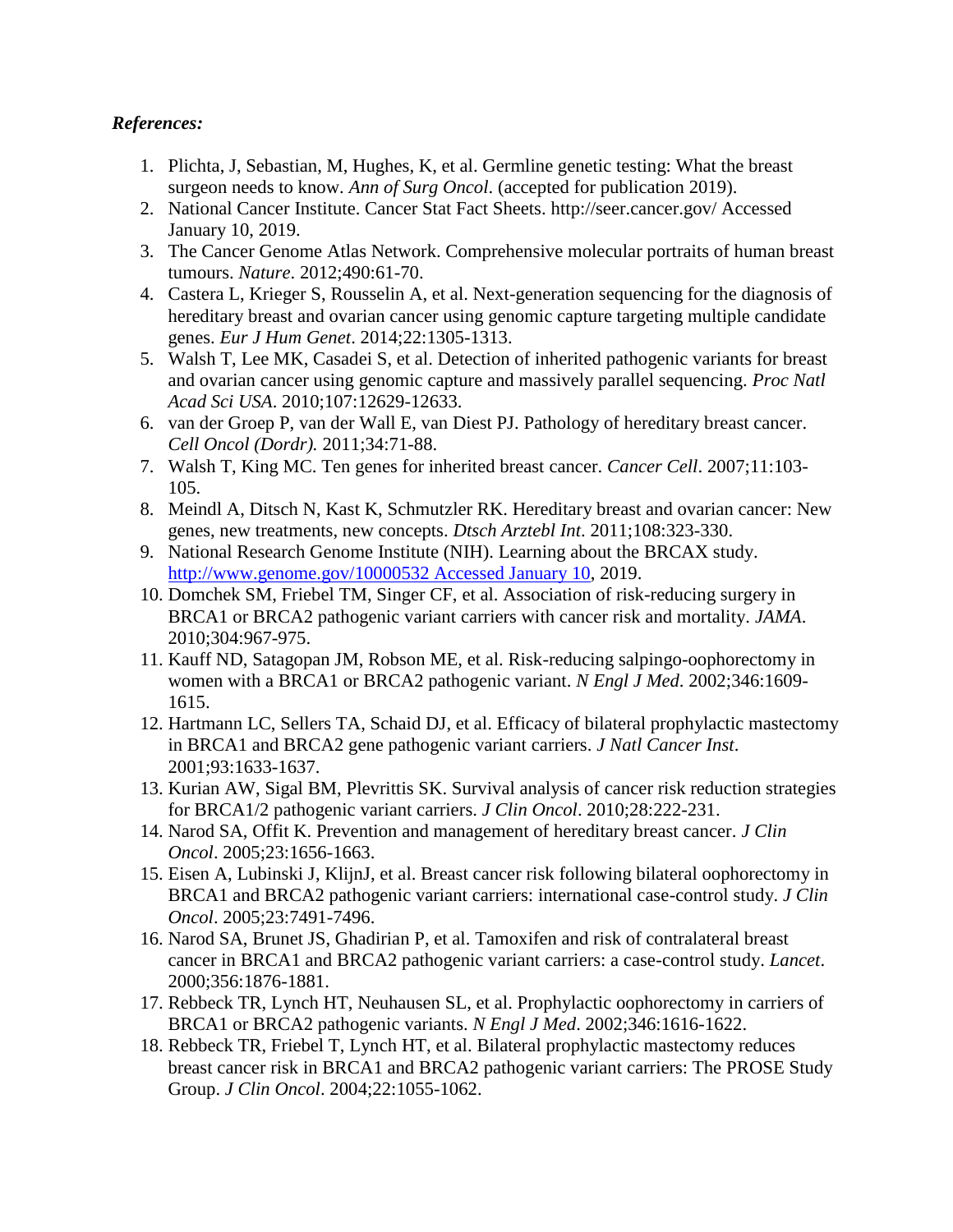- 19. Beitsch PD, Whitworth PW, Hughes K, et al. Underdiagnosis of hereditary breast cancer: Are genetic testing guidelines a tool or an obstacle? *J Clin Oncol.* 2018;37:1-8.
- 20. Yang S, Axilbund JE, O'Leary E, et al. Underdiagnosis of hereditary breast and ovarian cancer in Medicare patients: Genetic testing criteria miss the mark. *Ann Surg Oncol*. 2018;25:2925-2931.
- 21. Kapoor NS, Curcio LD, Blakemore CA, et al. Multigene panel testing detects equal rates of pathogenic BRCA1/2 pathogenic variants and has a higher diagnostic yield compared to limited BRCA1/2 analysis alone in patients at risk for hereditary breast cancer. *Ann Surg Oncol*. 2015;22:3282-3288.
- 22. Domchek, SM, Bradbury A, Garber JE, Offit K, Robson ME. Multiplex genetic testing for cancer susceptibility: Out on the high wire without a net? *J Clin Oncol*. 2013;31:1267-1270.
- 23. Garber JE, Offit K. Hereditary cancer predisposition syndromes. *J Clin Oncol*. 2005; 23:276-292.
- 24. Pierce LJ, Haffty BG. Radiotherapy in the treatment of hereditary breast cancer. *Semin Radiat Oncol*. 2011;21:43-50.
- 25. Sikov WM. Assessing the role of platinum agents in aggressive breast cancers. *Curr Oncol Rep*. 2015;17:3.
- 26. Livraghi L, Garber JE. PARP inhibitors in the management of breast cancer: Current data and future prospects. *BMC Med*. 2015;13:188.
- 27. Hughes KS, Parmigiani G, Braun DP. All syndromes known to man evaluator. 2018; [www.ask2me.org.](about:blank) Accessed August 13, 2018.
- 28. Antoniou A, Pharoah PD, Narod S, et al. Average risks of breast and ovarian cancer associated with BRCA1 or BRCA2 pathogenic variants detected in case series unselected for family history: A combined analysis of 22 studies. *Am J Hum Genet*. 2003;72:1117- 1130.
- 29. Claus EB, Schildkraut JM, Thompson WD, Risch NJ. The genetic attributable risk of breast and ovarian cancer. *Cancer*. 1996;77:2318-2324.
- 30. [Schmidt MK, Hogervorst F, van Hien R, et al. Age-](https://www.ncbi.nlm.nih.gov/pubmed/27269948) and tumor subtype-specific breast [cancer risk estimates for CHEK2\\*1100delC carriers.](https://www.ncbi.nlm.nih.gov/pubmed/27269948) *J Clin Oncol*. 2016;34(23):2750- [2760.](https://www.ncbi.nlm.nih.gov/pubmed/27269948)
- 31. Milne RL. Variants in the ATM gene and breast cancer susceptibility. *Genome Med.* 2009;1(1):12.
- 32. Stanford Medicine Cancer Institute. Decision tool for women with BRCA pathogenic variants. http://brcatool.stanford.edu/brca.html Accessed January 2019.
- 33. American College of Surgeons. Cancer. http://www.facs.org/cancerprogram/index.html Accessed January 10, 2019.
- 34. Nelson HD, Fu R, Goddard K, et al. Risk assessment, genetic counseling, and genetic testing for BRCA-related cancer: Systematic review to update the U.S. Preventive Services Task Force Recommendation. Evidence Syntheses, No. 101. 2013. http://www.ncbi.nlm.nih.gov/books/NBK179201/ Accessed January 10, 2019.
- 35. National Comprehensive Cancer Network. Genetic/Familial High-Risk Assessment: Breast and Ovarian. NCCN Clinical Practice Guidelines in Oncology. https://www.nccn.org/professionals/physician\_gls/pdf/genetics\_screening.pdf